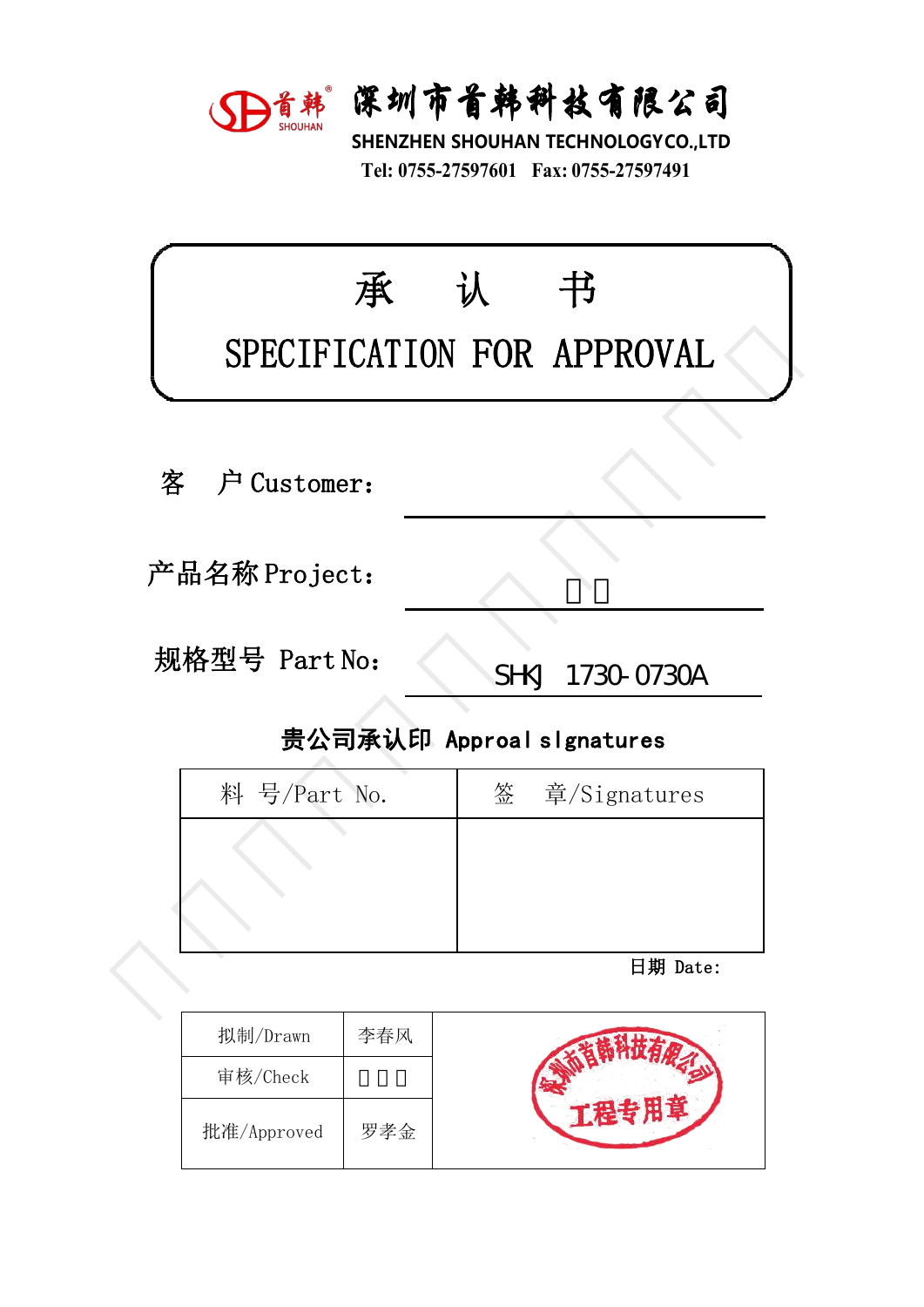## 承 認 書<br>SPECIFICATION FOR APPROVAL

| 客户名稱<br><b>CUSTOMER</b>                                                                                      |                                                                           |                                                        |                                                                                   |                                                         |                       | 日期<br><b>DATE</b> |                                            |                                   | 2020.04.25.                      |                        |  |  |
|--------------------------------------------------------------------------------------------------------------|---------------------------------------------------------------------------|--------------------------------------------------------|-----------------------------------------------------------------------------------|---------------------------------------------------------|-----------------------|-------------------|--------------------------------------------|-----------------------------------|----------------------------------|------------------------|--|--|
| 規 格<br><b>ITEM</b>                                                                                           |                                                                           | SHKJ 1730-0730A                                        |                                                                                   |                                                         |                       | 编 號<br>SERIAL NO. |                                            |                                   |                                  |                        |  |  |
| 1.1. 形狀尺寸(單位/毫米):                                                                                            |                                                                           |                                                        |                                                                                   |                                                         |                       |                   | A                                          |                                   | $16.5 \pm 1.0 \text{ mm}$        |                        |  |  |
| SHAPE & DIMENSION(unit/mm):                                                                                  | 1.2. $\frac{\hat{\mathbf{g}}^{\mathsf{t}}\mathsf{g}}{\text{The Sample:}}$ |                                                        |                                                                                   | B                                                       |                       | $14.0 \pm 1.0$ mm |                                            |                                   |                                  |                        |  |  |
| 外殻尺寸:                                                                                                        |                                                                           |                                                        |                                                                                   |                                                         |                       |                   | $\mathcal{C}$                              |                                   | $7.0 \pm 0.8$ mm                 |                        |  |  |
| Εţ                                                                                                           |                                                                           |                                                        |                                                                                   |                                                         |                       |                   | D                                          |                                   | $30.0 \pm 1.0$ mm                |                        |  |  |
| ⊕C (Core ID)<br>磁芯尺寸:                                                                                        |                                                                           |                                                        |                                                                                   |                                                         | E<br>$2.5 \pm 1.0$ mm |                   |                                            |                                   |                                  |                        |  |  |
| F                                                                                                            |                                                                           |                                                        |                                                                                   |                                                         | F<br>$13 \pm 0.5$ mm  |                   |                                            |                                   |                                  |                        |  |  |
| $\Phi H$ (Core ID)                                                                                           |                                                                           |                                                        |                                                                                   |                                                         |                       |                   | G                                          |                                   | $23 \pm 0.6$ mm                  |                        |  |  |
|                                                                                                              | G                                                                         |                                                        |                                                                                   |                                                         |                       |                   | H                                          |                                   | $7.0 \pm 0.5$ mm                 |                        |  |  |
| 電氣性能檢測項目:<br>2.                                                                                              | ELECTRICAL REQUIREMENTS:                                                  |                                                        |                                                                                   |                                                         |                       | 測試儀器              | TEST INSTRUMENTS                           |                                   |                                  |                        |  |  |
| $\Box$ L                                                                                                     |                                                                           | <b>TEST</b><br><b>FREQ</b>                             |                                                                                   | $\ensuremath{\mathbf{K}\mathbf{H}\mathbf{Z}}$<br>MHZ    |                       |                   | 1. Q-METER:<br>○HP 4342A                   | $OMQ-172$                         |                                  |                        |  |  |
| $\Box Q$                                                                                                     |                                                                           | <b>TEST</b>                                            |                                                                                   | <b>KHZ</b><br>MHZ                                       | 2. L.C.R. METER:      |                   |                                            |                                   |                                  |                        |  |  |
| $Z1 = 65 \Omega$ MIN                                                                                         |                                                                           | FREQ<br>KHZ<br>KHZ<br>$Z2=120 \Omega$ MIN              |                                                                                   |                                                         |                       |                   | <b>OHP 4284A</b><br>3. IMPEDANCE ANALYZER: |                                   |                                  |                        |  |  |
| ZZ                                                                                                           | 25MHZ<br>KHZ                                                              | 100MHz<br><b>KHZ</b>                                   | <b>ØE4991A</b><br>○HP 4396B ○HP 4191A<br>ØAgilent 16194A-TESTFIXTURE              |                                                         |                       |                   |                                            |                                   |                                  |                        |  |  |
| $Z3=$<br>$Z4=$<br>MHZ<br>MHZ                                                                                 |                                                                           |                                                        |                                                                                   |                                                         |                       |                   | 4. L-METER:                                |                                   |                                  |                        |  |  |
| 温度<br>濕度<br>C<br>$\bigcirc$ TH 2817A<br>$\%$<br><b>HUMIDITY</b><br><b>TEMP</b><br>5. DIGITAL MINI-OHM METER: |                                                                           |                                                        |                                                                                   |                                                         |                       |                   |                                            |                                   |                                  |                        |  |  |
| 綫組<br><b>WINDING</b>                                                                                         | $\Phi$ 0.5x0.5TSx100L(mm)                                                 |                                                        |                                                                                   |                                                         |                       |                   | OVP2941A                                   |                                   |                                  |                        |  |  |
| 3.                                                                                                           | 外觀標準: 依下表對照檢索:<br>THE LIMIT OF BREAKAGE: CHECKED BELOW:                   |                                                        |                                                                                   |                                                         |                       |                   |                                            |                                   |                                  |                        |  |  |
| <b>OD</b><br>(mm)                                                                                            | 0 <sub>0</sub>                                                            |                                                        | $5.1 \sim 10$   $10.1 \sim 15$   $15.1 \sim 20$   $20.1 \sim 25$   $25.1 \sim 30$ |                                                         |                       |                   |                                            | $30.1 \sim 35$                    | 35以上                             |                        |  |  |
| 缺陷面积<br>Defect area<br>(mm <sup>2</sup> )                                                                    | $\leq 1$                                                                  | $\leq 2$                                               | $\leq 3$                                                                          | ≦4                                                      | $\leq 5$              |                   | $\leq 6$                                   | $\leq 7$                          | $\leq 8$                         |                        |  |  |
| 缺陷个数<br>Number of<br>de fe cts<br>$(\leq)$                                                                   | 1                                                                         | 2                                                      | 3                                                                                 | 3                                                       | 3                     |                   | 3                                          | 2                                 | 2                                |                        |  |  |
| 4.材質特性 MATERIAL CHARACTERISTICS                                                                              |                                                                           |                                                        |                                                                                   |                                                         |                       |                   |                                            |                                   |                                  |                        |  |  |
| 材料<br>牌號<br>初始磁導率<br>Mate<br>Initial<br>Permeability<br>-rial                                                | 比損耗因子<br>Relative<br>Loss Factor                                          | 比温度系數<br>Relative<br>Coefficient                       | Temperature                                                                       | 飽和磁通密度<br>Saturation<br><b>Magnetic Flux</b><br>Density | 剩 磁<br>Reman<br>-ence |                   | 矯頑力<br>Coercivity                          | 居裏温度<br>Curie<br>Tempera<br>-ture | 電阻率<br>Electrical<br>Resistivity | 密度<br>Density          |  |  |
| Unit<br>$\mu_{+}$<br>symbol<br>$\pm 20\%$                                                                    | Tan $\delta/\mu$ ,<br>$\times$ 10 <sup>-6</sup>                           | $\alpha$ $\mu$ , $\gamma$<br>$\times$ 10 <sup>-6</sup> | Bs                                                                                |                                                         | Br<br>(MT)            |                   | нc<br>(A/m)                                | Tc<br>$(^\circledcirc)$           | $\rho$<br>$(\Omega \cdot m)$     | d<br>g/cm <sup>3</sup> |  |  |
| F9<br>850                                                                                                    | 16 (0.1MHz)                                                               | $5 - 10$                                               |                                                                                   | (MT)<br>280(1600A/m)                                    | 200                   |                   | 20                                         | >130                              | $>10^{5}$                        | 4.6                    |  |  |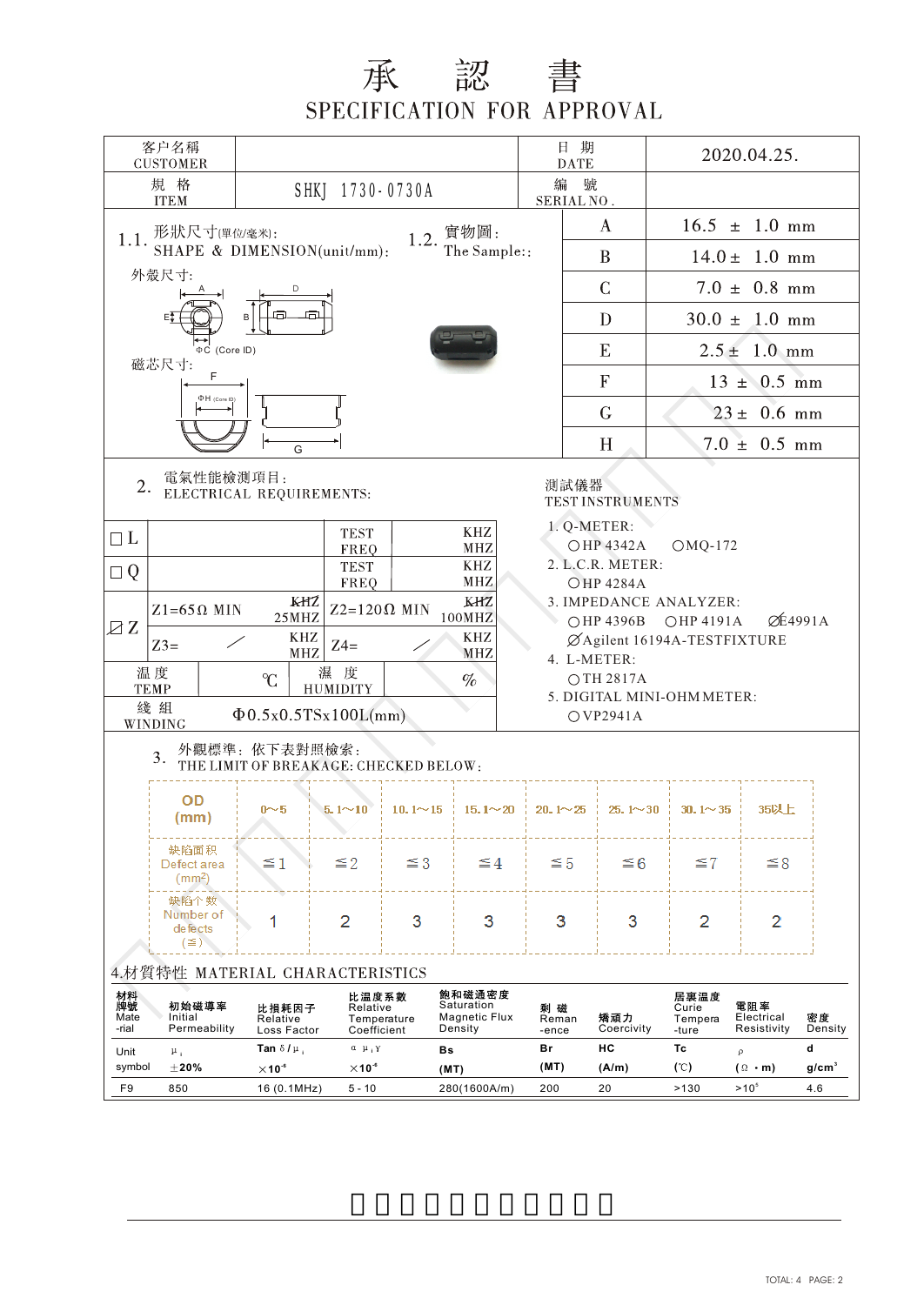檢驗數據 **INSPECTION DATA** 

| 客户名稱<br><b>CUSTOMER</b>            |              |                                  |              |                       |                             | 日期<br><b>DATE</b>                                    | 2020.04.25.           |             |                | 數 量<br><b>QUANTITY</b> |                 | 5PCS        |
|------------------------------------|--------------|----------------------------------|--------------|-----------------------|-----------------------------|------------------------------------------------------|-----------------------|-------------|----------------|------------------------|-----------------|-------------|
| 編<br>號<br>SERIAL NO.               |              |                                  |              |                       | 實物圖:<br>形狀尺寸(單位/毫米):        |                                                      |                       |             |                |                        |                 |             |
| 規 格<br><b>ITEM</b>                 |              | SHKJ 1730-0730A                  |              |                       |                             | SHAPE & DIMENSION(unit/mm):<br>The Sample::<br>外殻尺寸: |                       |             |                |                        |                 |             |
| 綫 組<br>WINDING                     |              | $\Phi$ 0.5x0.5TSx100L(mm)        | B            |                       |                             |                                                      |                       |             |                |                        |                 |             |
| 測試頻率<br><b>TEST FREQ</b>           |              | KHZ<br>$Z1=$<br>$Z2=$<br>25MHZ   |              |                       | KHZ<br>$100\mathrm{MHz}$    | ⊕C (Core ID)<br>磁芯尺寸:                                |                       |             |                |                        |                 |             |
|                                    |              | KHZ<br>$Z4=$<br>$Z3=$ -<br>MHZ   |              |                       | $\operatorname{KHZ}$<br>MHZ | F<br><b>IDH</b> (Core ID)                            |                       |             |                |                        |                 |             |
| 温度<br><b>TEMP</b>                  |              | C                                |              | 濕度<br><b>HUMIDITY</b> | $\%$                        | G                                                    |                       |             |                |                        |                 |             |
|                                    |              | 電氣性能<br>ELECTRIC CHARACTERISTICS |              |                       |                             | 尺<br>寸(單位:毫米)<br>DIMENSION(unit:mm)                  |                       |             |                |                        |                 |             |
| 項目<br><b>TEST</b>                  | $Z1(\Omega)$ | $Z2(\Omega)$                     | $Z3(\Omega)$ | $Z_4(\Omega)$         | $\bf{A}$                    | $\bf{B}$                                             | $\mathcal{C}$         | D           | E              | $\mathbf{F}$           | $\mathsf G$     | H           |
| <b>ITEM</b>                        | 65           | 120                              |              |                       | 16.5                        | 14.0                                                 | 7.0                   | 30.0        |                | 13                     | 23.0            | 7.0         |
| $+$                                | $\prime$     | $\prime$                         |              |                       | 1.0                         | 1.0                                                  | 0.8                   | 1.0         | 1.0            | 0.5                    | 0.6             | 0.5         |
|                                    | $\mathbf{0}$ | $\theta$                         |              |                       | 1.0                         | 1.0                                                  | 0.8                   | 1.0         | 1.0            | 0.5                    | 0.6             | 0.5         |
| $\mathbf{1}$                       | 81.8         | 154.8                            |              |                       | 16.50                       | 14.40                                                | 6.92                  | 30.08       | 2.15           | 13.01                  | 23.11           | 6.92        |
| $\overline{2}$                     | 81.6         | 155.6                            |              |                       | 16.40                       | 14.30                                                | 6.95                  | 30.06       | 2.21           | 13.10                  | 23.20           | 6.95        |
| 3                                  | 82.0         | 155.0                            |              |                       | 16.39                       | 14.31                                                | 6.90                  | 30.07       | 2.27           | 13.06                  | 23.16           | 6.90        |
| $\overline{4}$                     | 82.3         | 155.3                            |              |                       | 16.37                       | 6.93<br>14.33<br>30.20                               |                       |             | 2.13           | 13.12                  | 23.15           | 6.93        |
| 5                                  | 82.4         | 154.4                            |              |                       | 16.45                       | 14.35                                                | 6.92<br>30.14<br>2.14 |             |                | 13.06                  | 23.14           | 6.92        |
| 6                                  | 81.2         | 154.2                            |              |                       | 16.43                       | 14.37                                                | 6.99                  | 30.12       | 2.10           | 12.95                  | 23.09           | 6.99        |
| $\tau$                             | 81.0         | 155.0                            |              |                       | 16.48                       | 14.39                                                | 7.01                  | 30.27       | 2.05           | 12.99                  | 23.00           | 7.01        |
| 8                                  | 82.2         | 155.2                            |              |                       |                             | $16.36 \mid 14.32$                                   | 7.08                  | 30.29       |                | $2.09$   12.94         | 22.95           | 7.08        |
| 9                                  | 82.5         | 154.5                            |              |                       | 16.54                       | 14.34                                                | 7.04                  | 30.32       | 2.12           | 12.89                  | 22.99           | 7.04        |
| 10                                 | 81.2         | 154.2                            |              |                       | 16.52                       | 14.36                                                | 7.07                  | 30.18       | 2.28           | 12.98                  | 22.99           | 7.07        |
| $\overline{X}$                     | 81.82        | 154.82                           |              |                       | 16.44                       | 14.34                                                | 6.98                  | 30.17       | 2.15           | 13.01                  | 23.07           | 6.98        |
| Y/N                                | $\mathbf Y$  | $\mathbf Y$                      |              |                       | $\mathbf Y$                 | $\mathbf Y$                                          | $\mathbf Y$           | $\mathbf Y$ | $\mathbf Y$    | $\mathbf Y$            | $\mathbf Y$     | $\mathbf Y$ |
| 測試儀器:                              |              |                                  |              |                       | 檢                           | 驗                                                    |                       | 復核          | 確              | 認                      |                 |             |
| TEST INSTRUMENTS:<br>E4991A+16194A |              |                                  |              |                       |                             |                                                      | <b>INSPECTED</b>      |             | <b>CHECKED</b> |                        | <b>APPROVED</b> |             |
| $\mathsf D$<br>O                   |              |                                  |              |                       |                             |                                                      |                       |             |                |                        |                 |             |